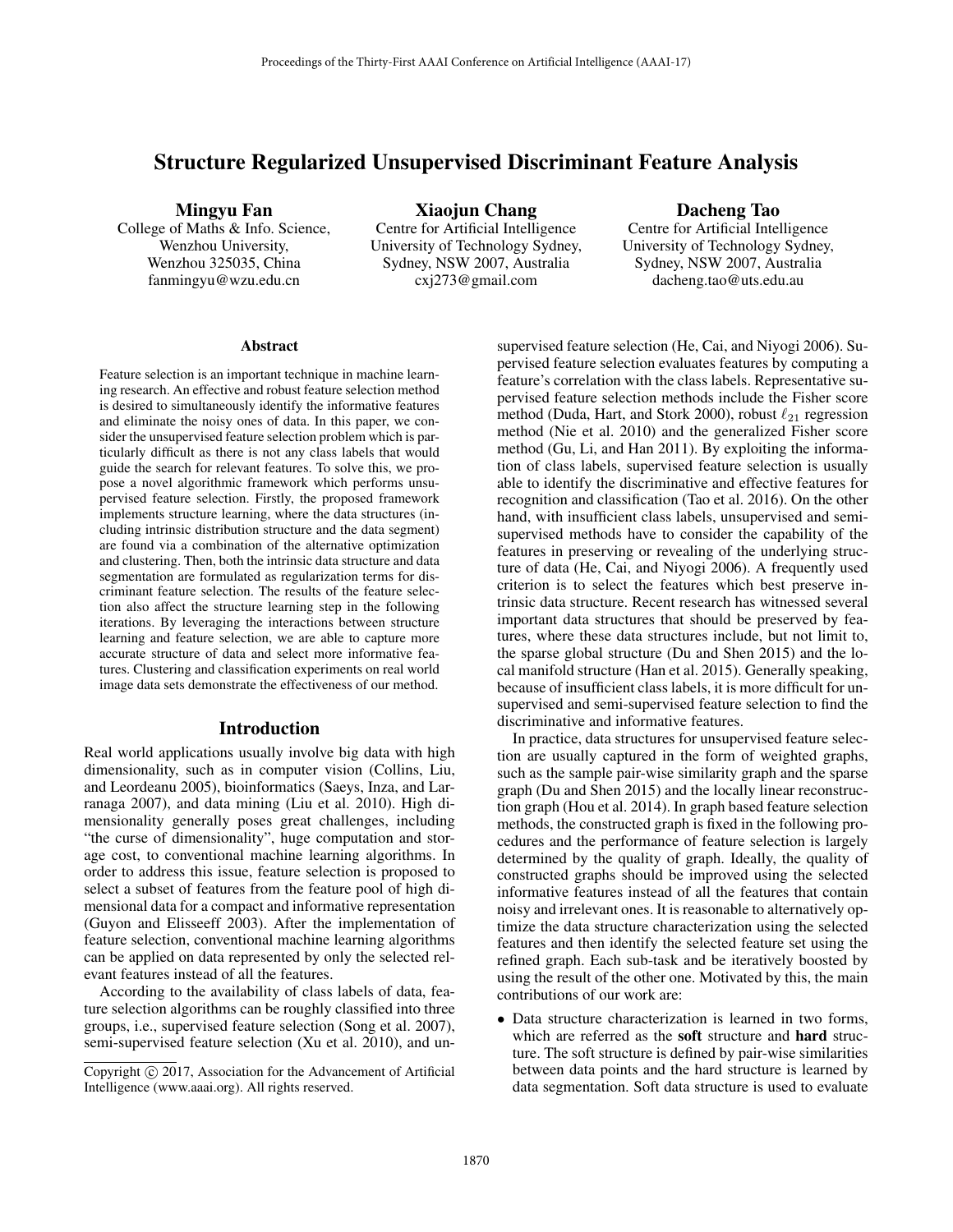the ability of features in preserving geometry of data and hard structure is used to extract the unsupervised discriminant information of data.

- The results of feature subset selection and data structure learning are optimized alternatively. In this way, each sub-task (structure learning and feature selection) and can boost the result of the other in the proposed feature selection framework.
- Both the soft and hard data structure can be naturally formulated as regularization terms in the regressional feature selection framework. And the derived regression algorithm can be efficiently optimized with convergence guarantee.

# The Proposed Framework

Let  $X = [x_1, \dots, x_N]$  be the given data matrix, where  $x_i \in \mathbb{R}^D$   $(1 \le i \le N)$  denotes the *i*-th data sample. Feature selection aims to evaluate the importance of all features of selection aims to evaluate the importance of all features of X, i.e, the row vectors of X. For an arbitrary matrix  $A \in \mathbb{R}^n$  $\mathbb{R}^{m \times n}$ , its  $\ell_{1,2}$ -norm is defined as  $||A||_{1,2} = \sum_{j=1}^{n}$  $\mathbb{R}^{m \times n}$ , its  $\ell_{1,2}$ -norm is defined as  $||A||_{1,2} = \sum_{j=1}^{n} ||A_i||_2 = \sum_{j=1}^{n} \sqrt{\sum_{i=1}^{m} a_{ij}^2}$ . where  $A_i$  denotes the *i*-th column vector of matrix A. For simplicity, we assume that the elements of the  $D$ -th row of data matrix  $X$  are all 1s and thus the bias term in linear regression can be integrated in matrix A.

#### Data Structure Learning

A large number of unsupervised feature selection algorithms have been proposed based on the analysis of the data structures, such as the Maximum Variance (MaxVar), manifold structure (Zhao et al. 2009; Du et al. 2013). Inspired by the recent development of compressive sensing, a popular approach to learn the affinity matrix of data is based on the self-expressiveness model. The basic assumption is that data points lie on a union of subspaces. Each data point can be expressed in term of a linear combination of other data points. The general problem can be formulated as below:

$$
\min_{Z,E} \|Z\|_{\kappa} + \lambda_E \|E\|_{\omega},
$$
\n
$$
\text{subj. to} \quad X = XZ + E, \quad \text{diag}(Z) = 0,
$$
\n
$$
(1)
$$

where matrix Z consists of self-expressive coefficients and E denotes the matrix of data noise,  $\|\cdot\|_{\kappa}$  and  $\|\cdot\|_{\omega}$  are two properly chosen norms,  $\lambda_E > 0$  is a tradeoff parameter. Many successful methods have been proposed based on different choices of the norms for coefficient Z and noise E. For example, in Sparse Subspace Clustering (SSC) (Elhamifar and Vidal 2013),  $\ell_1$  norm is used for both  $\|\cdot\|_{\kappa}$  and  $\|\cdot\|_{\omega}$ as a convex surrogate over  $\ell_0$  norm to promote sparseness in coefficient matrix  $Z$  and handle the noises  $E$ . In Low-Rank Representation (LRR) (Liu et al. 2013), the nuclear norm  $\|\cdot\|_*$  is adopted for  $\|\cdot\|_{\kappa}$  as a convex surrogate of the matrix rank function and  $\ell_{1,2}$  norm is used for  $\|\cdot\|_{\omega}$  to handle noise or outlying entries  $E$ . Besides, a number of variants of  $(1)$ for data structure learning have been proposed for various applications in machine learning and pattern recognition.

Based on the motivation that nearby data points should have large similarity and far away data points should have

small similarity, (Nie, Wang, and Huang 2014) proposes to compute the similarities between pair wise data points by solving the following problem:

$$
\min_{S=(s_{ij})} \sum_{i,j} (||x_i - x_j||^2 s_{ij} + \mu s_{ij}^2),
$$
\n(2)

\nsubj. to  $\sum_{j=1}^{N} s_{ij} = 1, s_{ij} \geq 0$ , and  $s_{ii} = 0$ .

where  $\mu$  is the regularization parameter which is used to avoid trivial solution and add a prior of uniform distribution. It can be found that nearby data samples have large similarity  $s_{ij}$ . With such desirable property, the estimated similarity matrix S can be considered as an effective local data structure characterization.

The self-expressive model (1) preserves global and sparse reconstruction data structure while the adaptive neighbor model (2) is based on the local similarity of data and focus on local data structure. Once the coding Z (or similarity matrix S) has been found, the segmentation of data can be obtained by applying Spectral Clustering (SC) (Ng, Jordan, and Weiss 2001) on the induced affinity matrix  $W =$ dan, and Weiss 2001) on the induced affinity matrix  $W = |Z| + |Z^T|$  (or  $W = |S| + |S^T|$ ) The clustering result is as- $|Z| + |Z^T|$  (or  $W = |S| + |S^T|$ ). The clustering result is as-<br>sumed to be given as  $\{t_1, \dots, t_N\}$  where  $t_i \in \{1, \dots, C\}$ sumed to be given as  $\{t_1, \dots, t_N\}$ , where  $t_i \in \{1, \dots, C\}$ is the assigned cluster label of  $x_i$  with C denotes the number of clusters. In this paper, the induced affinity matrix W is referred to as the soft data structure because it describes the pair-wise similarity using nonnegative real value, meanwhile, the result of data segmentation is called as the **hard** data structure characterization as it provides label attribute of the data points.

### Discriminant Feature Analysis

Linear Discriminant Analysis (LDA) (Fukunaga 1990) is a popular supervised feature extraction method. It seek directions on which data points from the same classes are close and data points from different classes are far away from each other. Given the class labels of data points, the objective function of LDA is as follows

$$
A = \arg\min_{A} \frac{\text{Tr}\left(AS_w A^T\right)}{\text{Tr}\left(AS_b A^T\right)},\tag{3}
$$

where  $\text{Tr}(\cdot)$  indicates the matrix trace operator,  $A \in \mathbb{R}^{D \times D}$ <br>is the desired projective matrix and is the desired projective matrix and

$$
S_w = \sum_{c=1}^{C} \left( \sum_{i=1}^{n_c} (x_i^{(c)} - \bar{x}^{(c)}) (x_i^{(c)} - \bar{x}^{(c)})^T \right),
$$
  
and 
$$
S_b = \sum_{c=1}^{C} n_c (\bar{x}^{(c)} - \bar{x}) (\bar{x}^{(c)} - \bar{x})^T,
$$

are within-class scatter matrix and between-class scatter matrix respectively, with  $n_c$  indicates the number of samples in the c-th class,  $x_i^{(c)}$  be the *i*-th sample in the c-th class,  $\bar{x}^{(c)}$  is<br>the mean of the samples in the c-th class  $\bar{x}$  denotes the mean the mean of the samples in the c-th class,  $\bar{x}$  denotes the mean<br>of all the samples. Define  $S = \sum_{n=1}^{N} (x_n - \bar{x}) (x_n - \bar{x})^T$  as of all the samples. Define  $S_t = \sum_{i=1}^{N} (x_i - \bar{x})(x_i - \bar{x})^T$  as<br>the total scatter matrix then we have  $S_t = S_{t+1} + S_t$ . The the total scatter matrix, then we have  $S_t = S_w + S_b$ . The objective function of LDA in (3) is equivalent to objective function of LDA in (3) is equivalent to

$$
A = \arg\min_{A} \frac{\text{Tr}\left(AS_t A^T\right)}{\text{Tr}\left(AS_b A^T\right)} = \arg\max_{A} \frac{\text{Tr}\left(AS_b A^T\right)}{\text{Tr}\left(AS_t A^T\right)}.
$$
 (4)  
The solution A is given by the eigenvectors of the top eigen-

values of the generalized eigen-problem $S_b \alpha = \lambda S_t \alpha$ , where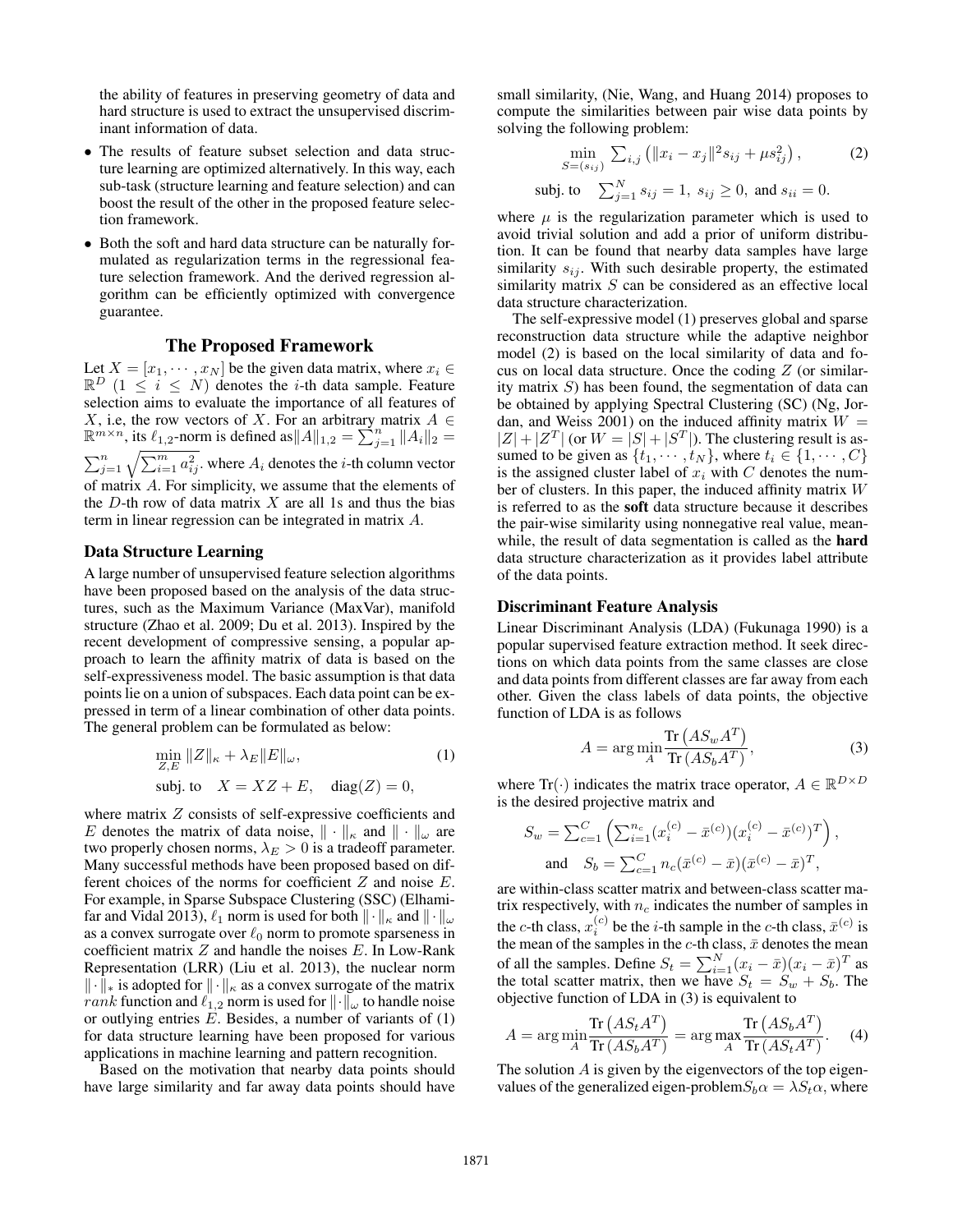$\lambda$  is a eigenvalue and  $\alpha$  denotes the corresponding eigenvector. Because of its simplicity and effectiveness, LDA has been widely used in machine learning research.

### Unsupervised Discriminative Feature Selection Framework

In unsupervised scenarios, the label of data samples are unknown. As discussed above, one can implement data structure learning (Section ) to find the clustering labels of data samples, i.e., the hard data structure characterization. Then, the with assigned clustering labels, we convert LDA into a feature selection algorithm via adopting  $\ell_{1,2}$ -norm as a regularizer:

$$
A = \arg\min_{A} \frac{\text{Tr}\left(AS_wA^T\right)}{\text{Tr}\left(AS_bA^T\right)} + \gamma_A \|A\|_{1,2},\tag{5}
$$

where the regularization term  $||A||_{1,2}$  ensures that A is sparse in columns, making it suitable for feature selection. The balancing parameter  $\gamma_A$  controls the tradeoff between the two terms.

Furthermore, we hope the result of feature selection can affect back on the data structure learning process. When  $Ax_i$ and  $Ax_j$  are close after feature selection, the similarity  $w_{ij}$ between samples  $x_i$  and  $x_j$  should be large. The objective to minimize the disagreement between the projected data matrix  $AX$  and the data similarity matrix  $W$  can be quantified as:

$$
\min_{A,W} \sum_{i,j=1} w_{ij} \left( \frac{1}{2} \|Ax_i - Ax_j\|^2 \right) = \min_{A,W} \|W \odot \Theta\|_1,\tag{6}
$$

where  $\odot$  indicates the hadamard product,  $W = (w_{ij})$  and  $\Theta = \left(\frac{1}{2} \|Ax_i - Ax_j\|^2\right)$ . Because of the fact that  $W = |Z| + |Z|$  (or  $W = |S| + |ST|$ ) the problem (6) is eq.  $|Z| + |Z^T|$  (or  $W = |S| + |S^T|$ ), the problem (6) is essentially equivalent to

$$
\min_{A,Z} \sum_{i,j=1} |z_{ij}| \left( \frac{1}{2} ||Ax_i - Ax_j||^2 \right) = \min_{A,Z} ||Z \odot \Theta||_1,
$$
  
or 
$$
\min_{A,S} \sum_{i,j=1} |s_{ij}| \left( \frac{1}{2} ||Ax_i - Ax_j||^2 \right) = \min_{A,S} ||S \odot \Theta||_1.
$$

Due to the success of SSC method in subspace clustering, here we adopt the  $\ell_1$ -norm for both  $\|\cdot\|_{\kappa}$  and  $\|\cdot\|_{\omega}$  in (1) for structure learning. Combining our discriminative feature selection term (5) and the disagreement term (6), the unified optimization framework for the Sr-UDFS algorithm is proposed as follows:

$$
\min_{Z,E,A} \{||Z||_1 + \lambda_E ||E||_1 + \lambda_Z ||\Theta \odot Z||_1 + \frac{\text{Tr}(AS_wA^T)}{\text{Tr}(AS_bA^T)} + \gamma_A ||A||_{1,2}\},\tag{7}
$$
\nbi to:

\n
$$
X = XZ + E \quad \text{diag}(Z) = 0
$$

Subj. to:  $X = XZ + E$ , diag(Z) = 0. As can be seen that when A is fixed, our method learns the data structure with the consideration of the refined data features (the third term). When the coding matrix  $Z$  is fixed, both the soft data structure and hard data structure are transformed into regularizers for the problem of feature selection. In our method, both the adverse effect of data noise  $E$  and noisy features are largely alleviated. The two sub tasks, data structure learning and feature selection, boosts each other within the unified learning framework.

# **Optimization**

In this subsection, an efficient solution to the optimization problem in (7) is proposed based on solving the following subproblems iteratively:

- 1. Given A, optimize  $Z$  and  $E$  through solving a weighted sparse coding problem.
- 2. Implement SC on weight matrix  $W = |Z| + |Z^T|$  to obtain the clustering labels of data.
- 3. Find the optimal  $A$  given  $Z$  and  $E$ .

Given the projection matrix  $A$  (initialized as the identity matrix  $I$ ), we solve for matrix  $Z$  and  $E$  through optimizing the following structured sparse problem:

$$
\min_{Z,E} \qquad \{||Z||_1 + \lambda_E ||E||_1 + \lambda_Z ||\Theta \odot Z||_1\} \quad (8)
$$
  
Subject: 
$$
X = XZ + E, \quad \text{diag}(Z) = 0.
$$

To implement Alternating Direction Method of Multipliers (ADMM) method, an augmented matrix  $Q$  should be introduced, and the problem (8) is equivalent to:

$$
\min_{Z,E} \{ ||Z||_1 + \lambda_E ||E||_1 + \lambda_Z ||\Theta \odot Z||_1 \}
$$
  
Subject: 
$$
X = XQ + E, \quad Q = Z - \text{diag}(Z).
$$
  
The augmented Lagrangian function is given by:

$$
L(Z, Q, E, Y_1, Y_2) = ||Z||_1 + \lambda_E ||E||_1 + \lambda_Z ||\Theta \odot Z||_1
$$
  
+  $\langle Y_1, X - XQ - E \rangle + \langle Y_2, Q - Z + \text{diag}(Z) \rangle$   
+  $\frac{\mu}{2} (||X - XQ - E||_F^2 + ||Q - Z + \text{diag}(Z)||_F^2),$  (9)

where  $Y^{(1)}$ ,  $Y^{(2)}$  are matrices of Lagrange multipliers, and  $\mu > 0$  is a adaptive parameter. The iterative scheme of ADMM method for (8) can be presented as (at the  $t + 1$ th iteration) where  $\rho > 1$  is a given parameter.

For the Z-subproblem in (9), we solve the following problem

$$
Z^{(t+1)} = \arg\min_{Z} \{ \| (\mathbf{11}^{T} + \lambda_{Z}\Theta) \odot Z \|_{1} +
$$

$$
\frac{\mu^{(t)}}{2} \| Q^{(t)} - Z + \text{diag}(Z) + \frac{Y_{2}^{(t)}}{\mu} \|_{F}^{2} \},
$$

where **1** indicates the vector with entries are all 1s. The closed-form solution for  $Z$  can be given as

$$
Z^{(t+1)} = \tilde{Z}^{(t+1)} - \text{diag}(\tilde{Z}^{(t+1)}),\tag{10}
$$

where 
$$
\tilde{Z}_{ij}^{(t+1)} = S_{\frac{1}{\mu(t)}(1+\lambda_Z \Theta_{ij})} \left( U_{ij}^{(t)} \right)
$$
 with  $U^{(t)} = Q^{(t)} +$ 

 $\frac{Y_2^{(t)}}{\mu}$ . Here,  $S_{\tau}(\cdot)$  is the element-wise shrinkage thresholding operator. It should be noted that instead of softthresholding all entries of matrix  $U^{(t)}$  with a constant value as in SSC (Elhamifar and Vidal 2013), the proposed method thresholds the entries of  $U<sup>t</sup>$  with different values.

To optimize  $Q$  in (9), taking derivative of the objective function with respect to  $Q$  and the solution is given by

$$
Q^{(t+1)} = \left(X^T X + I\right)^{-1} \left(X^T (X - E^{(t)} + \frac{Y_1^{(t)}}{\mu^{(t)}}) + Z^{(t+1)} - \text{diag}(Z^{(t+1)})\right). \tag{11}
$$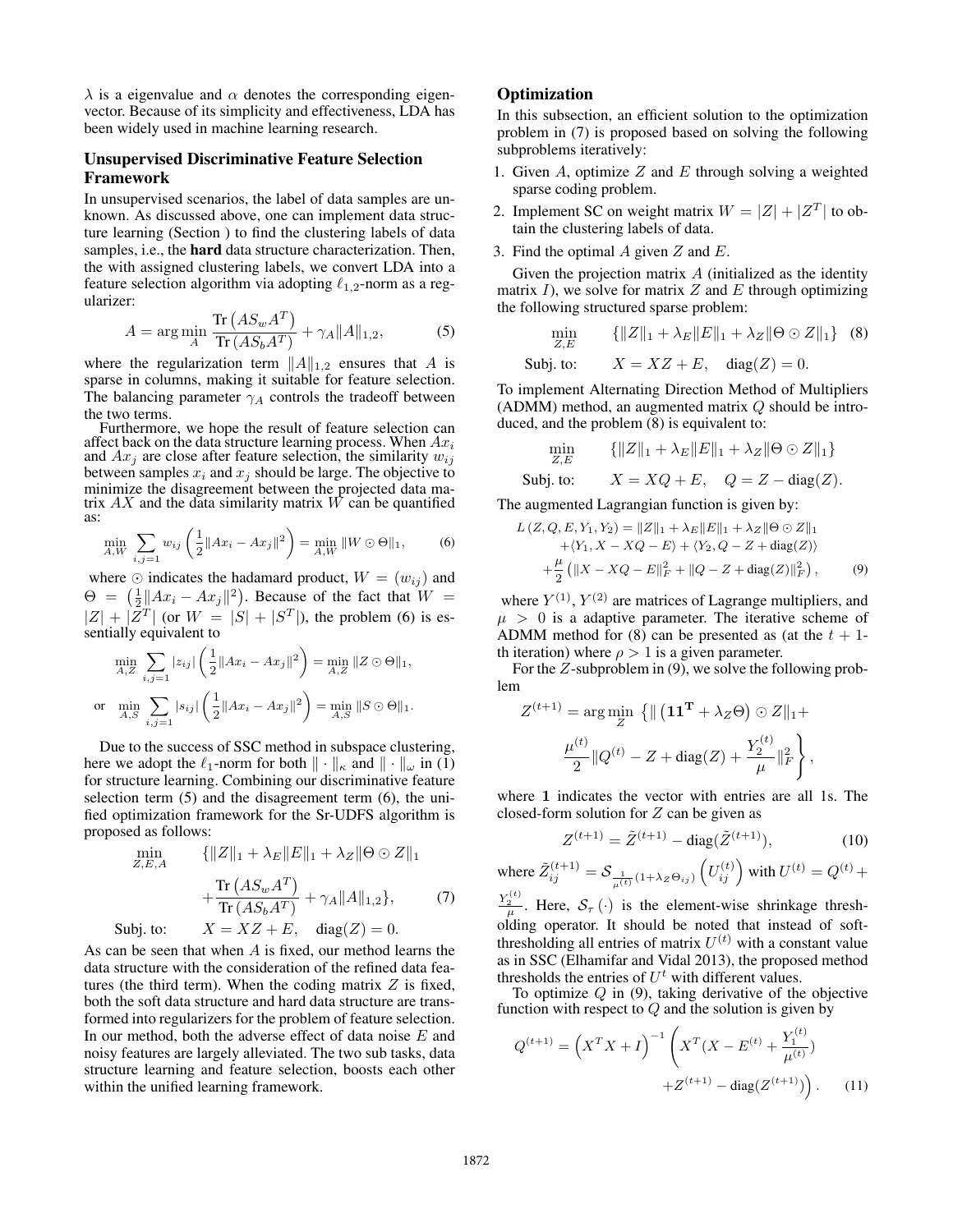#### Algorithm 1 ADMM for solving problem (8)

**Input:** Data matrix  $X$ , projective mapping  $A$ **Output:** Sparse coding matrix  $Z$  and the noise matrix  $E$ 1: while not converged do 2: Update  $Z^{(t+1)}$  as in (10); 3: Update  $Q^{(t+1)}$  as in (11); 4: Update  $E^{(t+1)}$  as in (12); 5: Update  $Y_1^{(t+1)}$ ,  $Y_2^{(t+1)}$  and  $\mu^{(t+1)}$  as follows  $Y_1^{(t+1)} = Y_1^{(t)} + \mu^{(t)}(X - XQ^{(t+1)} - E^{(t+1)}),$  $Y_2^{(t+1)} = Y_2^{(t)} + \mu^{(t)}(Q^{(t+1)} - Z^{(t+1)} + \text{diag}(Z^{(t+1)})),$  $\mu^{(t+1)} = \rho * \mu^{(t)}$ 6: If not converged, set  $t \leftarrow t + 1$ . 7: end while

When other variables are fixed, the subproblem to find  $E$ is:  $E^{(t+1)} = \arg \min_{E} \lambda_E ||E||_1 + \frac{\mu}{2} ||X - XQ^{(t+1)} - E +$ 

 $\frac{Y_1^{(t)}}{\mu^{(t)}}$  || $^2_F$ . The closed-form solution for E can be given as

$$
E^{(t+1)} = \mathcal{S}_{\frac{\lambda_E}{\mu^{(t)}}} \left( V^{(t)} \right), \tag{12}
$$

where  $V^{(t)} = X - XQ^{(t+1)} + \frac{Y_1^{(t)}}{\mu^{(t)}}$ .

After the convergence of ADMM method (9), the selfexpressive sparse representation matrix  $Z$  is obtained. The next step is to infer the segmentation of data into different clusters. To address this problem, one can directly compute the similarity matrix as  $W = |Z| + |Z^T|$  and then apply SC method to W. The segmentation of data can be obtained as  $\mathcal{T} = \{t_1, \dots, t_N\}$ , where  $t_i \in \{1, \dots, C\}$  is the assigned cluster label of  $x_i$ .

Solving Structure regularized Unsupervised Discriminant Feature Selection. Given the labels  $T$ , the problem (7) reduces to the following problem:

$$
\min_{A} \frac{\text{Tr}\left(AS_{w}A^{T}\right)}{\text{Tr}\left(AS_{b}A^{T}\right)} + \frac{\lambda_{Z}}{2} \sum_{i,j} w_{ij} \|Ax_{i} - Ax_{j}\|^{2} + \gamma_{A} \|A\|_{1,2}, \quad (13)
$$

where the scatter matrices  $S_w$  and  $S_b$  are calculated based on the labels  $T$ . Because matrix  $A$  exists in the numerator, denominator and the summed terms, it is difficult to directly solve (13). In this paper, we resort to the spectral regression method (Cai, He, and Han 2008) which can transform the intricate problem (13) to an equivalent regression form and make it easier and more efficient to solve.

Let  $\bar{X} = [x_1 - \bar{x}, \cdots, x_N - \bar{x}]$  be the centered data matrix. The between-class scatter matrix  $S_b$  can be rewritten as

$$
S_b = \sum_{c=1}^{C} n_c \bar{x}^{(c)} (\bar{x}^{(c)})^T = \bar{X} \tilde{W} \bar{X}^T,
$$

where  $\tilde{W}_{ij} = \frac{1}{n_c}$  if  $x_i$  and  $x_j$  are of the same class c and 0 otherwise. The following Theorem can be obtained

**Theorem 0.1.** *Let*  $Y$  ∈  $\mathbb{R}^{(C-1)\times N}$  *be a matrix of which each row vector is an eigenvector of the eigen-problem*

### Algorithm 2 The algorithm for solving problem (13)

**Input:** Data matrix  $X$ , Sparse coding matrix  $Z$ **Output:** Converged matrix A 1: Implement SC on  $W = |Z| + |Z^T|$  to obtain data labels  $\mathcal{T} = \{t_1, \cdots, t_N\};$ 2: Compute the regression target  $Y$ ; 3: while not converged do 4: Compute the diagonal matrix  $D_A^{(t+1)}$  as (16); 5: Update  $A^{(t+1)}$  as (17);

6: If not converged, set  $t \leftarrow t + 1$ .

7: end while

 $\tilde{W}y = \lambda y$ *. If there exist a matrix*  $A \in \mathbb{R}^{(C-1)\times D}$  *such that*  $A\bar{X} = Y$ , then each row vector of A is an eigenvector of *the generalized eigen-problem*  $\bar{X}\tilde{W}\bar{X}^T\alpha = \lambda \bar{X}\bar{X}^T\alpha$  *(i.e., eigen-problem for LDA) with the same eigenvalue* λ*.*

*Proof.* With  $A\overline{X} = Y$  and  $\widetilde{W}y = \lambda y$ , we have the following equation

$$
\bar{X}\tilde{W}\bar{X}^T\alpha = \bar{X}\tilde{W}y = \bar{X}\lambda y = \lambda \bar{X}\bar{X}^T\alpha,
$$

where  $\alpha$  is the transpose of a row vector of matrix A and y is the transpose of a row vector of  $Y$ .  $\Box$ 

*Theorem 0.1* indicates that under mild condition, the LDA problem (4) is essentially equivalent to the regression problem:  $A = \arg \min_{A} \|A\vec{X} - Y\|_{F}^{2}$ , where the row vectors in Y are eigenvectors of eigen-problem  $\tilde{W}y = \lambda y$ . One advantage of LDA is that one need not to really solve the eigenproblem to obtain the eigenvectors Y. The  $C + 1$  eigenvectors of W can be directly given as  $\{1\} \bigcup \{v_c\}_{c=1}^C$  $\{0, 1\}^N$ , with the *j*-th entry of  $v_c$  is 1 if and only if  $x_j$  is in class c. Subsequently, we can get the  $C - 1$  useful orthogonal eigenvectors  ${y_c}_{c=1}^{C-1}$  by implementing the Gram-Schmidt orthogonalization algorithm on  $\{1\} \bigcup \{v_c\}_{c=1}^C$ . As is shown in (Cai, He, and Han 2008), the  $C - 1$  orthogonal eigenvectors are sufficient to represent a C class problem.

Based on the above discussions, the problem (13) is equivalent to the following problem:

$$
\min_{A} \|A\bar{X} - Y\|_{F}^{2} + \lambda_{Z} \text{Tr}AXLX^{T}A^{T} + \gamma_{A} \|A\|_{1,2}, \quad (14)
$$

where  $L = D - W$  is the graph Laplacian matrix, D is a diagonal matrix with diagonal elements  $D_{ii} = \sum_{j=1}^{N} w_{ij}$ ,  $i = 1, \cdots, N$ .

Motivated by the recent progress on  $\ell_{1,2}$  norm minimization, the problem (14) can be efficiently solved by an iterative re-weighted approach which solve the following problems (at the  $(t + 1)$ -th iteration):

$$
A^{(t+1)} = \underset{A}{\arg\min} \ \|A\bar{X} - Y\|_F^2 + \lambda_Z \text{Tr}AXLX^T A^T
$$

$$
+ \gamma_A \text{Tr}A(D_A^{(t)})^{-1} A^T, \qquad (15)
$$

$$
\left[D_A^{(t+1)}\right]_{ii} = \|A_i^{(t+1)}\|_2.
$$
 (16)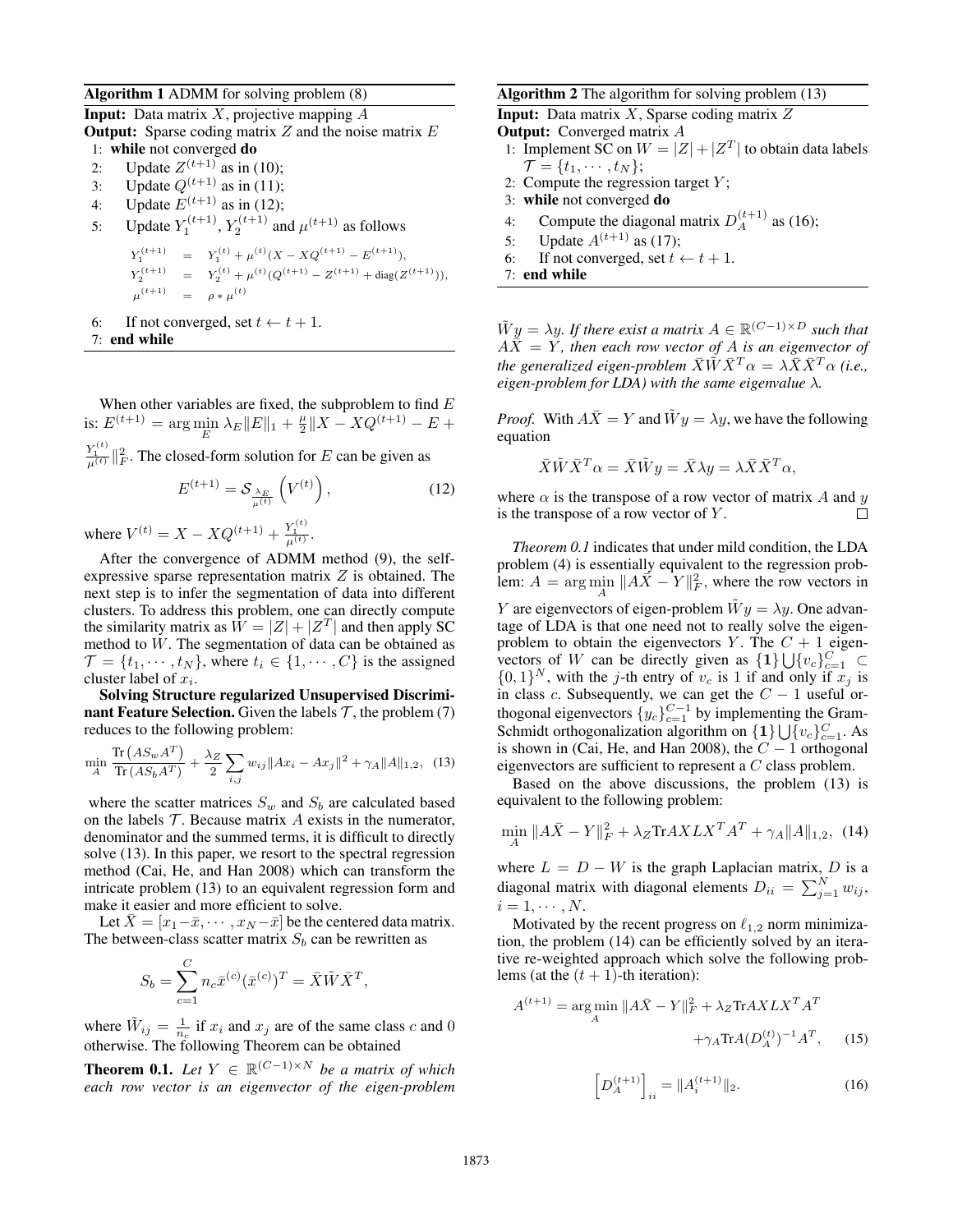The solution to (15) can be given as

$$
A^{(t+1)} = Y\bar{X}D_A^{(t)} \left( \bar{X}\bar{X}^T D_A^{(t)} + \lambda_Z X L X^T D_A^{(t)} + \gamma_A I \right)^{-1}
$$
 (17)

We can show that the objective function of problem  $(14)$ is nonincreasing under the updating rules of  $A$  and  $D$  in Algorithm 2.

Theorem 0.2. *The Algorithm monotonically decrease the objective function of the problem (14) in each iteration, and converge to the global optimum of the problem.*

*Proof.* The proof follows the work (Nie et al. 2010) and can be found in the supplement material.  $\Box$ 

### **Discussions**

In this section, we discuss the relationships between the proposed method and several algorithms, including TRACK (Wang, Nie, and Huang 2014), CGSSL (Li et al. 2014), and DFS (Tao et al. 2016).

TRACK proposed an unsupervised feature selection by integrating Fisher criterion and clustering as below

$$
\min_{AA^T=I, G \in Ind} \left\{ \frac{\text{Tr}AS_w A^T}{\text{Tr}AS_t A^T} + \gamma_A \|A\|_{1,2} \right\},\tag{18}
$$

where G is the  $\{0, 1\}$  cluster indicator matrix. In TRACK,  $G$  is computed by the k-means method and  $\ddot{A}$  is given by the eigenvectors of the smallest eigenvalues of the matrix

$$
S_w - \frac{\text{Tr}AS_w A^T}{\text{Tr}AS_t A^T} S_t + \gamma_A \text{Tr}\left(AS_t A^T\right) D_A, \tag{19}
$$

where  $D_A$  is a diagonal matrix whose *i*-th diagonal entry  $D_{A(ii)} = \frac{1}{2||A_i||_2}$ . As can be seen, TRACK implement clustering directly on transformed data matrix  $AX$ , meanwhile, Sr-UDFS implements SC on refined similarity matrix W. DFS proposed a supervised feature selection based on the Fisher criterion, which compute the projection matrix A by solving the generalized eigen-problem:

$$
(\gamma_A D_A - S_b)\alpha = \lambda S_t \alpha.
$$
 (20)

Compared with both TRACK and DFS, our Sr-UDFS efficiently transforms objective of Fisher criterion into a regression model and avoid solving the eigen-problem (19) or the generalized eigen-problem (20).

CGSSL is an one-stop unsupervised feature selection method. The objective function of CGSSL can be presented as

$$
\min_{A, P, Q, Y} \text{Tr}(YLY^T) + \alpha ||Y - AX||_F^2 + \beta ||A||_{1,2}
$$

$$
+ \gamma ||A - PQ||_F^2
$$
subj. to.  $YY^T = I, \quad Y \ge 0, \quad QQ^T = I,$ 

where L is the graph Laplacian matrix,  $\alpha$ ,  $\beta$  and  $\gamma$  are given parameters. As can be seen, different from Sr-UDFS, the entries of target Y are nonnegative reals instead of  $\{0, 1\}$  values. Besides, the data structure learned in CGSSL is based only on the local manifold assumption, which cannot utilize the refined data features to improve the quality of data structure learning.

Table 1: Statistics of the data sets

| Data sets     | # of samples | # of Dimension | # of Classes |
|---------------|--------------|----------------|--------------|
| $Coil-20$     | 1440         | 1024           | 20           |
| YaleB         | 2414         | 1024           | 38           |
| <b>USPS</b>   | 9298         | 256            | 10           |
| <b>CMUPIE</b> | 11554        | 1024           | 68           |

# Experiments

In this section, we evaluate the proposed Sr-UDFS to data clustering and classification on benchmark image datasets. Besides, state-of-the-art unsupervised feature selection methods are compared under various experimental settings.

#### Datasets Description

The experiments are conducted on publicly available image data sets: the Coil-20 data set  $(Coil-20)<sup>1</sup>$ , the USPS handwritten digits data set (USPS)<sup>2</sup>, the Yale-B Extended (YaleB) and the CMUPIE face data sets<sup>3</sup>. The statistics of the data sets are summarized in Table 1.

### Experiment Setup

The validate the effectiveness of the proposed Sr-UDFS, we compare it with several state-of-the-art unsupervised feature selection methods, which includes LapScore (He, Cai, and Niyogi 2006), SPFS (Zhao et al. 2013), UDFS (Yang et al. 2011), MCFS (Cai, Zhang, and He 2010), RUFS (Qian and Zhai 2013), and JELSR (Hou et al. 2014). Also, one baseline (all features) for data clustering and classification is also compared.

There are some parameters to be set for the comparing methods. For methods require neighborhood sizes for data structure learning, the neighborhood size is searched in  $\{4, 6, 8, 10\}$ . For UDFS, RUFS, and JELSR, the regularization parameters are searched in the range  $\{10^{-5}, 10^{-4}, \dots, 10^{1}, 10^{2}\}\.$  The parameter  $\gamma_A$  is searched in the range  $\{0.01, 0.05, 0.1, 0.5, 1\}$ . To make the experimental results reproducible,  $\lambda_Z$  for Sr-UDFS is set as 0.1 respectively throughout the experiments. The experimental results of the parameters sensitivity for Sr-UDFS on Coil-20 data set is shown in Fig. 2.

Given a data set, we randomly select  $p$  percents from every class in data  $X$  to formulate the training set  $X_{train}$ , and the left data are used as the test data  $X_{test}$ . The results when  $p = 30$  is presented here and the results when  $p = 10$  is provided in the supplement material. The feature selection methods are implemented on training data to rank all the features. In our data clustering experiments, the test data is clustered by k-means method with some selected features. In our classification experiments, we assume the class labels of training data is known and implement the nearest neighbor classifier on the test data with a few of selected features. Both clustering and classification accuracies are computed

<sup>1</sup> http://www.cs.columbia.edu/CAVE/software/softlib/coil-20.php

<sup>2</sup> http://www.escience.cn/people/fpnie/

<sup>3</sup> http://www.cad.zju.edu.cn/home/dengcai/Data/FaceData.html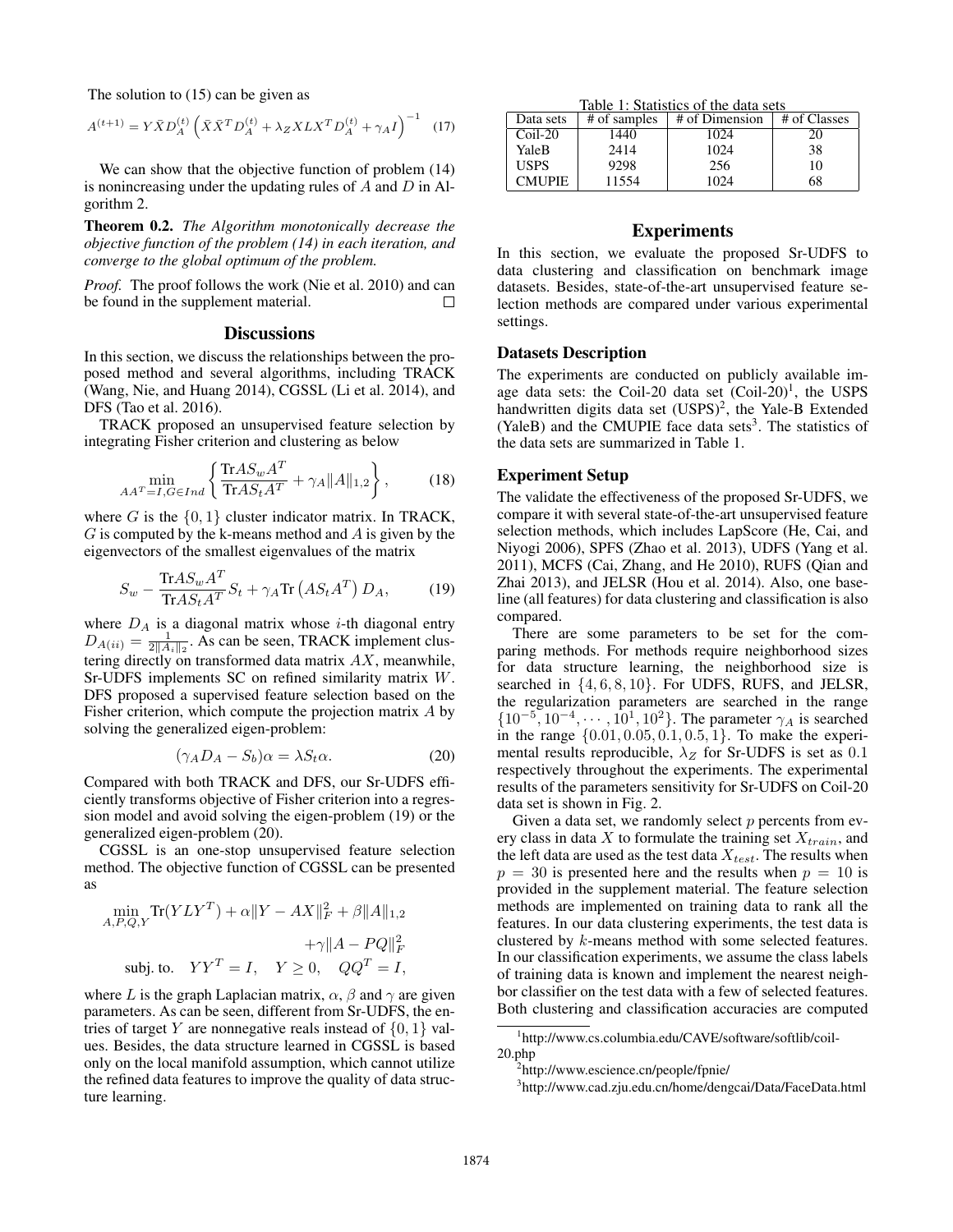

Figure 1: 1-NN classification results of the comparing feature selection methods with 30% percents training data the on (a) Coil-20, (b) YaleB, (c) USPS and (d) CMUPIE data sets. (1-NN in legend means the 1-NN classifier on all features) High resolution figures can be found in supplement material

Table 2: Clustering results when 30% of data are used as the training data. The result is in bold when one feature selection method outperforms the comparing feature selection methods.

|               | Clustering Acc |             |             |              |             |             |              |             |  |  |
|---------------|----------------|-------------|-------------|--------------|-------------|-------------|--------------|-------------|--|--|
| $p=30$        | All Fea        | LapScore    | <b>SPFS</b> | <b>UDFS</b>  | <b>MCFS</b> | <b>RUFS</b> | <b>JELSR</b> | Sr-UDFS     |  |  |
| $Coil-20$     | 48.72(0.17)    | 52.81(7.16) | 50.59(4.47) | 48.87(4.98)  | 50.76(4.61) | 47.67(4.73) | 48.27(7.88)  | 57,20(5.61) |  |  |
| YaleB         | 8.44(0.21)     | 8.61(0.42)  | 12.72(2.65) | 8.43(0.62)   | 9.83(1.62)  | 10.74(1.68) | 7.94(0.50)   | 16.71(4.59) |  |  |
| <b>USPS</b>   | 65.56(0.06)    | 54.68(7.55) | 62.91(4.15) | 46.88(11.93) | 54.28(5.32) | 59.15(7.60) | 59.46(5.95)  | 65.41(4.21) |  |  |
| <b>CMUPIE</b> | 9.77(0.16)     | 7.91(0.18)  | 11.42(0.60) | 8.87(0.24)   | 9.08(0.48)  | 9.64(0.45)  | 8.95(0.30)   | 11.91(1.13) |  |  |
|               | Clustering NMI |             |             |              |             |             |              |             |  |  |
|               |                |             |             |              |             |             |              |             |  |  |
| $p=30$        | All Fea        | LapScore    | <b>SPFS</b> | <b>UDFS</b>  | <b>MCFS</b> | <b>RUFS</b> | <b>JELSR</b> | Sr-UDFS     |  |  |
| Coil-20       | 67.31(0.23)    | 64.18(6.32) | 64.07(2.49) | 62.84(4.05)  | 64.63(5.13) | 62.93(4.61) | 61.04(7.16)  | 71.46(3.08) |  |  |
| YaleB         | 11.61(0.43)    | 11.80(0.82) | 22.33(6.46) | 12.52(1.75)  | 15.81(3.70) | 17.39(4.13) | 10.20(0.91)  | 29.30(6.39) |  |  |
| <b>USPS</b>   | 62,79(0.05)    | 53.33(7.70) | 60.19(2.81) | 42.11(13.69) | 53.08(7.05) | 54.16(8.85) | 56.70(5.79)  | 62.28(3.52) |  |  |



Figure 2: Performance variation of Sr-UDFS on Coil-20 with respect to different values of the parameters ( $p = 30\%$ , number of features  $= 200$ )

only on the test data. For each setting, the experiments are repeated 10 times, and both the mean of results and standard deviation are reported.

### Performance Evaluation

For classification experiments, we choose the 1-Nearest Neighbor (1-NN) classifier because it is parameter free and the results will be easily reproducible. The results are measured by classification accuracy. Because the optimal number of features are unknown, we compare the algorithms with different percentages of training subset and varying number of selected features. The classification results are shown in Fig. 1.

As can be seen, most of the time Sr-UDFS outperforms the comparing methods on the data sets. On Coil-20, YaleB and CMUPIE data sets, Sr-UDFS outperforms the 1-NN

with all features. And on USPS data set, Sr-UDFS can achieve comparable performance as 1-NN with fewer selected features. These results indicate that the proposed method can effectively remove redundant and noisy features of data.

With the selected features, we evaluate the performance of clustering by two common evaluation metrics, Accuracy (Acc) and Normalized Mutual Information (NMI). The range of the number of the selected feature for Coil-20, YaleB, and CMUPIE is {15, 25, 35, 45, 50, 100, 150, 200, 250, 300} and the range of selected features for USPS is  $\{15, 25, 35, 45, 50, 100, 150, 200, 250\}$ . We finally report the averaged results and standard deviation over the range of selected features. The clustering results in terms of Acc and NMI are reported in Table 2.

Compared with clustering using all features, except the case on USPS data set when  $p = 30$ , the proposed method not only largely reduce the number of selected features, but also improve the clustering performance. Compared with other unsupervised feature selection methods, the Sr-UDFS produces better performance in most of the cases. And the performance are very close when some other methods outperform the proposed method.

# Conclusion

In this paper, we proposed a novel unsupervised feature selection method which can simultaneously perform data structure learning and feature selection. In our method, two